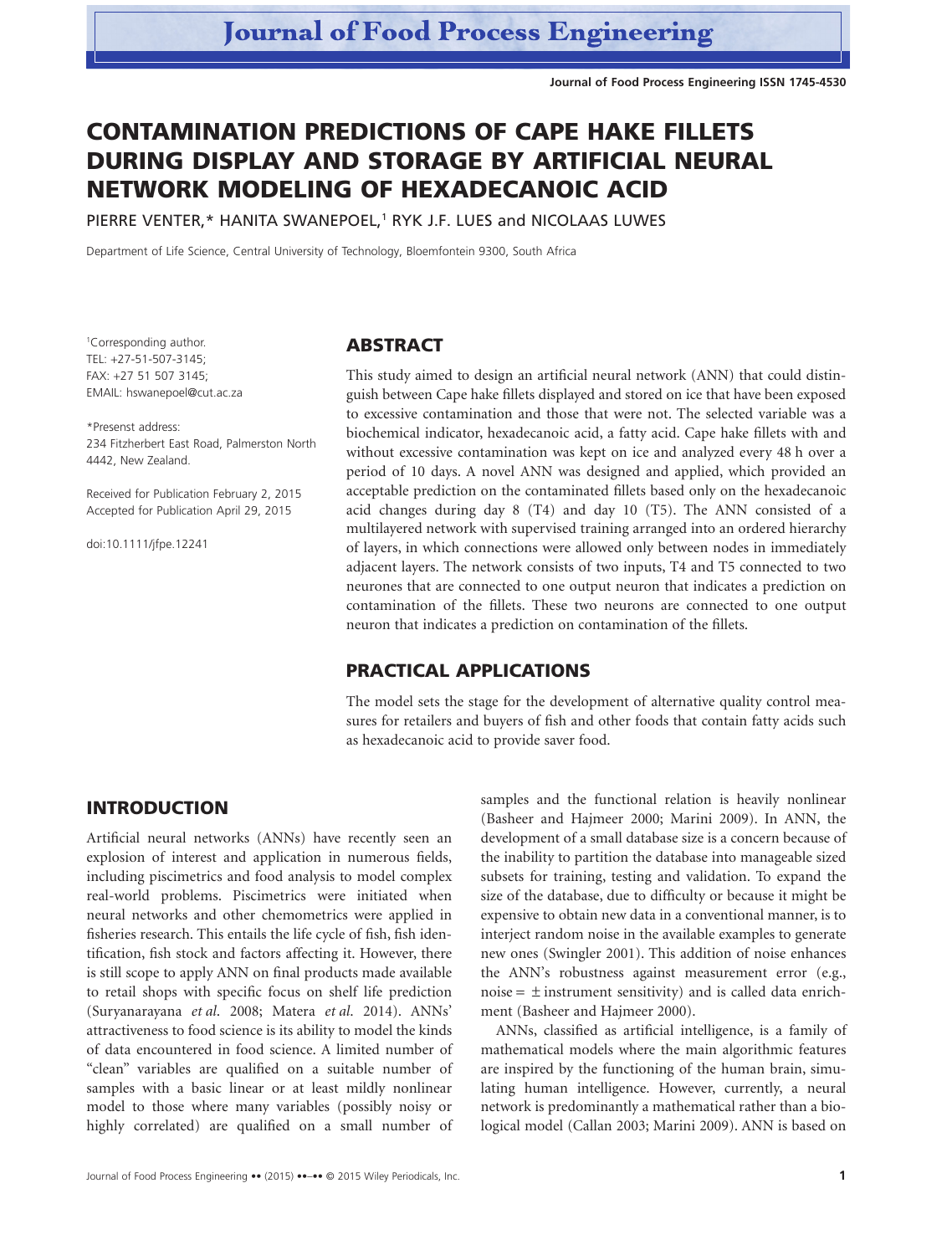

collections of neurons or nodes that are connected in a tree model to permit communication (Callan 2003). A single node computes by combining the input signals with an activation function to produce an output signal (Fig. 1; Callan 2003).

These nodes are interconnected with weighted connections – weight being a multiplying constant for the connection's input. In isolation, these nodes are limited in operation, but interconnection in a multilayered network gives them the ability to perform complex tasks in food analysis and food safety. These include food authentication, prediction whether a foodstuff is contaminated or not, as well as the identification of the kind of microbial contamination and ultimately to determine the freshness, quality and or shelf life of food products (Bertone *et al*. 1996; Siripatrawan and Jantawat 2008; Limbo *et al*. 2009; Marini 2009; Siripatrawan *et al*. 2009; Venter *et al*. 2013).

Freshness of fish during storage depends on various factors, including storage temperature, the fish species and its physiological condition, initial microbial load, contamination and physical handling (Huss 1995; Raatikainen *et al*. 2005). Deterioration of fish lipids are primarily caused by two distinct reactions, namely hydrolysis and oxidation – generally from endogenous enzymes and contaminant bacteria. These will influence among others, the organoleptic properties and therefore the shelf life of the final product (Ackman 1989; Huss 1995; Aubourg 1999; Baixas-Nogueras *et al*. 2002). Sensory scoring methods, such as the quality index method have been developed for the evaluation of fish freshness and chemical and biochemical parameters have been used in numerous studies. These parameters include pH, trimethylamine, K value, peroxide index and free fatty acids (Pacheco-Aguilar *et al*. 2000; Baixas-Nogueras *et al*. 2003; Herrero *et al*. 2003). Free fatty acid levels in hake muscle correlated well with sensory scoring methods from previous studies and a conclusion was formed that the free fatty acid level could be used instead of sensory scoring methods to determine hake freshness (Barassi *et al*. 1987).

Prediction of the remaining shelf life of the whole and filleted fish has been investigated using numerous chemometric applications (Barassi *et al*. 1987; Limbo *et al*. 2009). However, free fatty acids have not been used in combination with ANN to predict if Cape hake fillets have been exposed to excessive contamination. The aim of this study was to apply a custom-designed ANN to a basic variable, hexadecanoic acid, to be applied in producing and validating a recognition pattern that may be used to predict whether fish fillets were exposed to excessive microbial contamination originating from, among others, improper handling or storage.

## **MATERIALS AND METHODS**

Cape hake (*Merluccius capensis* and *Merluccius paradoxus)* samples were harvested by a leading South African fishing industry during the month of February from the South African shoreline close to the city of Cape Town (Méndez and Gonzalez 1997). The Cape hake were mechanically scaled, headed, gutted and kept on ice (average muscle temperature  $7 \pm 0.5C$ ) for 24 h prior to laboratory analysis. For analyses, 10 fishes, which weighed  $166 \pm 25$  g and had an average length of  $21 \pm 2$  cm (beheaded) were selected. The first five fishes were filleted and one fillet of each fish was used for the shelf life study at 8C on ice – hereafter referred to as "C8" or control. The other set of five fillets were kept at the same temperature, but the fillets were inoculated with an increased load of autochthonous microbiota found on hake  $(5.84 \times 10^8 \text{ cfta/mL})$  – hereafter referred to as "I8" or inoculated. Both C8 and I8 simulate fillets which are displayed on ice corresponding with retail stores using display refrigerators with the outside temperature monitored and kept at 8C. The second five Cape hakes were filleted and used for the shelf life study at ambient temperature (25C) on ice – hereafter referred to as "C25" and "I25." This simulated fillets displayed on ice in an unmonitored environment corresponded with retail stores where fish are displayed in the open. Fish fillets and whole fish are usually displayed on ice in shops during the day and refrigerated during night time. The standard duration of fish displayed on ice by major retail stores in South Africa is 7 days. According to the study carried out on Mediterranean hake, hake should be rejected after 10 days (Baixas-Nogueras *et al*. 2003).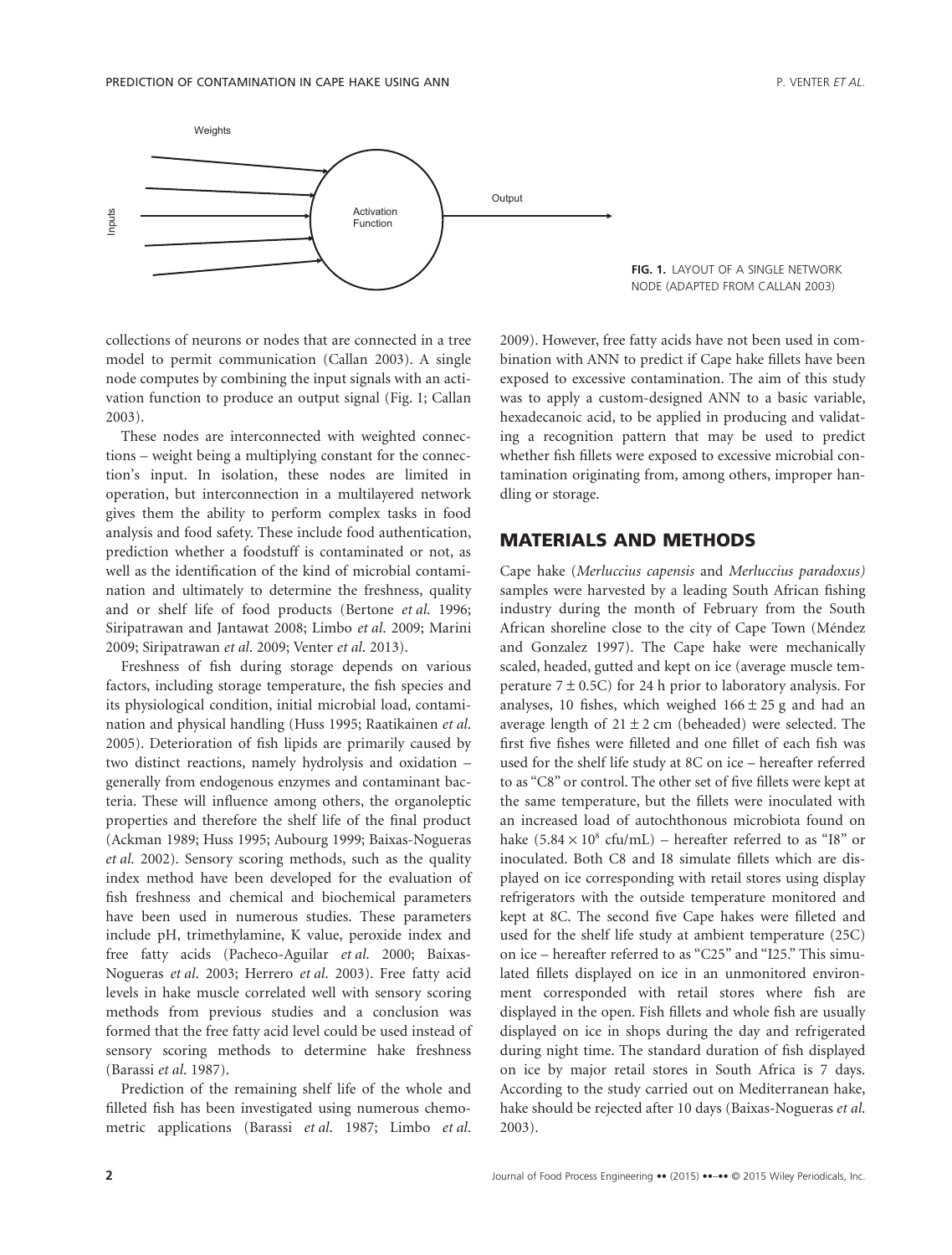#### **Fatty Acid Extraction**

Of the homogenate, 0.7 g was subjected to total lipid extraction as described by Folsch *et al*. using chloroform : methanol 2:1 (v/v) (Folsch *et al*. 1957). All reagents, solvents and standards were of analytical grade (Merck, Midrand, South Africa and Separations, Randburg, South Africa) and stored in dark bottles.

#### **Fatty Acid Analysis**

Transesterification of the fish lipids was carried out by addition of trimethylsulfonium hydroxide (Merck) (Butte 1983; Gómez-Brandón *et al*. 2008; Trobovic´ *et al*. 2013). Extracts were stored in glass vials and frozen at −18C until chromatographic readings were performed. The fatty acid methyl esters were analyzed and separated on a Finnegan Focus (Thermo Finnegan, San Jose, CA, USA) Gas chromatogram (GC) equipped with a  $30 \text{ m} \times 0.25 \text{ mm}$  ZB-1 (Separations) glass capillary column. The column contained 100% dimethyl polysiloxane (0.25  $\mu$ m) with helium as carrier gas (constant flow – 3.0 mL/min) and functioned in a splitless mode of injection. The temperature program is summarized as follows: 40C to 90C at a rate of 8C/min, followed by a ramp from 90C to 280C at 10C/min. The column was attached to a Finnegan Focus DSQ mass spectrometer (MS) for mass detection of fragments with *m/z* smaller than 1,000. Mass analysis was performed at eV with an ion source temperature of 200C. Integration of the peaks was performed on the total ion chromatogram using Xcalibur software version 1.4 SR1 (Finnegan). Fatty acid methyl esters were identified by comparison of their mass spectra and retention time using the internal library of GC-MS equipment and standard. From all the fatty acids originally detected, only hexadecanoic acid was selected to be used in this study. The selection of this acid was carried out as it has been reported to be the most abundant fatty acid in fish, as well as being used often as a reference component in quantitative and qualitative assessments (Baixas-Nogueras *et al*. 2002, 2003; Tocher 2003; Trobovic´ *et al*. 2013).

#### **Data Analysis**

Total signal results of all the fatty acids were used to determine the final data used in the ANN. The raw data underwent several preprocessing techniques, e.g., reducing input dimensionality and data transformation, treatment of nonnormally distributed data, data inspection and deletion of outliers to accelerate convergence before it could be used for training in an ANN. Every individual fatty acid's total signal was divided by the total of all the fatty acids to render the data between 0 and 1. All calculations were carried out using Microsoft Office Excel 2003 (Microsoft, Redmond, WA, USA).

It was complex to create an ANN with the available hexadecanoic acid results to determine both the difference

between the temperature as well as excessively contaminated samples. In order to increase the number of hexadecanoic acid results, an ANN was created to differentiate only between excessively contaminated samples or noncontaminated samples. With two examples of contaminated and two of noncontaminated in a training set, more data were required to effectively teach the neural network. Random noise of up to ±20% was, therefore, added to the data set at each learning cycle, artificially extending the data set. This provided a larger training set as well as a model with more robust generalization properties (Swingler 2001; Venter *et al*. 2013).

It is important to balance the data in classification problems. Training data were distributed as evenly as possible between the various classes to prevent the network from being biased to the overrepresented classes. Some of the overrepresented classes may, therefore, be removed or extra examples may be added, pertaining to the underrepresented class. Alternatively, the underrepresented input/output examples may be duplicated and random noise could be added to their input data while keeping the output class unchanged (Basheer and Hajmeer 2000; Venter *et al*. 2013).

#### **Calculations**

By calculating the error at each net or node followed by the adjustment of weights accordingly to produce all the required outputs, a multilayered network with supervised training was designed to be able to learn a required function. This process can be mathematically simulated with the formula of the neuron as follows (Callan 2003; Venter *et al*. 2013)

$$
net_j = \sum_{i=1}^{N} x_{i,j} w_{i,j}
$$
 (1)

where *N* is the number of inputs, *i* is the node number for a specific input,  $j$  is the number of the net,  $x$  is the input value and *w* is the weights or constants.

This is commonly put through a sigmoid function as follows (Callan 2003; Venter *et al*. 2013)

$$
f_j = \frac{1}{1 + \left[e^{(-net_j)}\right]}
$$
 (2)

where *net* is the output of the net and *j* is the number of the net.

To calculate the error, the network applies a generalization of the delta rule by starting at the last layer with (Chauvin and Rumelhart 1995; Callan 2003; Venter *et al*. 2013)

$$
\delta_j = (t_j - o_j) o_j (1 - o_j) \tag{3}
$$

where  $t$  is the required output,  $o$  is the net output and  $j$  is the number of the net.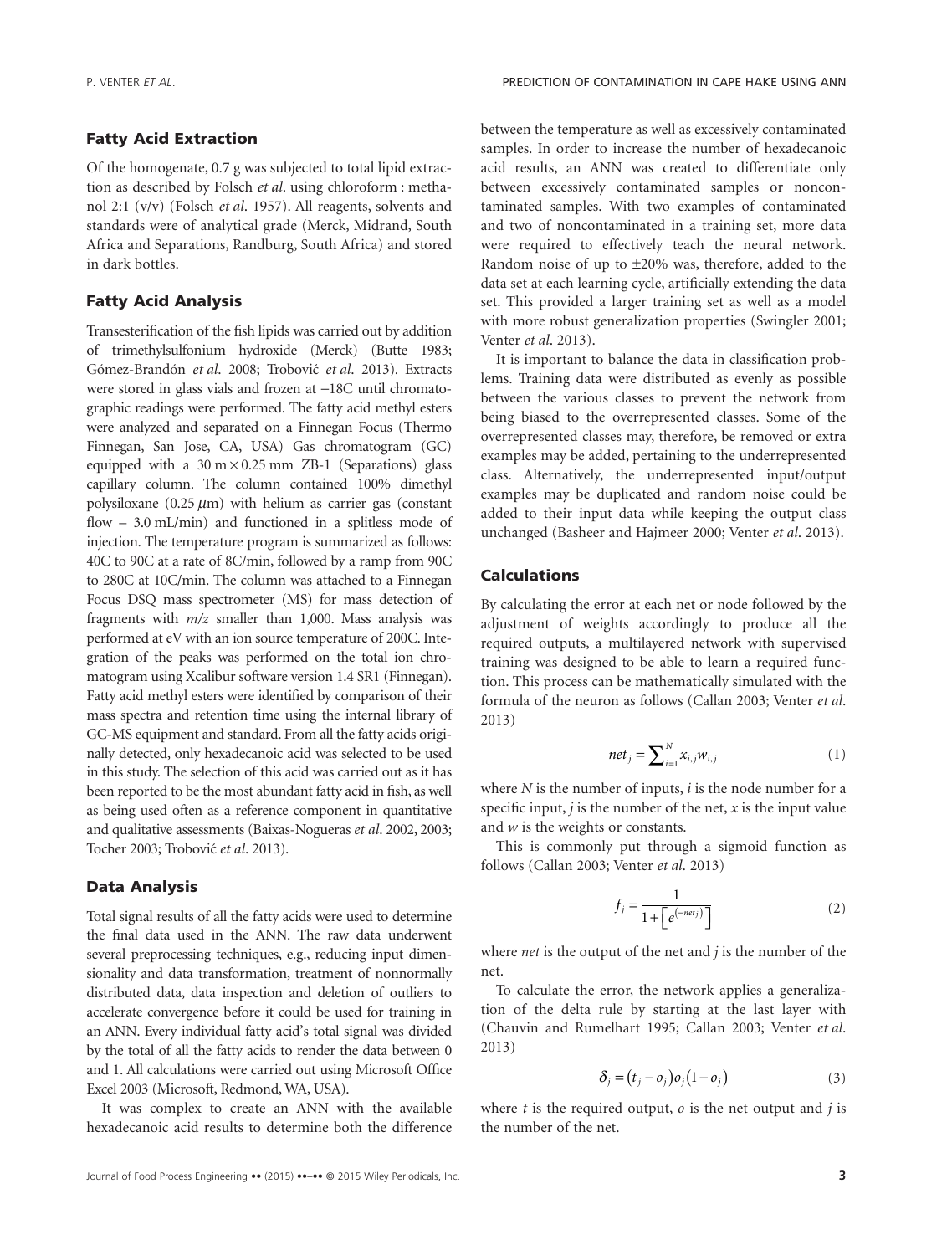

Subsequently, the error at the hidden layers is calculated as follows (Callan 2003)

$$
\delta_j = o_j(1 - o_j) \sum_k \delta_k w_{j,k} \tag{4}
$$

where  $\rho$  is the net output,  $j$  is the number of the net,  $k$  is the number of the net from where the error originates,  $\delta_k$  is the error from the previous layer and *l* is the number of that specific path.

The weight change for each node is then calculated with (Callan 2003)

$$
\Delta w_{i,j} = \eta(x_{i,j}\delta_j) \tag{5}
$$

where  $\eta$  is the learning rate, *i* is the node number for a specific input,  $j$  is the number of the net,  $x$  is the input value and  $\delta$  is the error from each layer.

Thereafter, the weights are adjusted as follows (Callan 2003)

$$
W_{i,j} = w_{i,j} + \Delta w_{i,j} \tag{6}
$$

where Δ*w* is the weight change and *W* is the old weight.

A training data set was mapped that simulates a realworld problem. This training data set consisted of inputs with the corresponding outputs that were fed to the neural network for weight adaptation. It is advantageous to randomize the order of the presentation for each training sample (Callan 2003; Gurney 2003; Marini 2009; Venter *et al*. 2013).

# **RESULTS AND DISCUSSION**

A multilayered network with supervised training was arranged into an ordered hierarchy of layers, in which connections are allowed only between nodes in immediately adjacent layers, which coded for evaluations. Figure 2 illustrates the multilayered network developed. The network consists of two inputs T4 (data from day 8) and T5 (data from day 10) connected to two neurons. These two neurons are connected to one output neuron. The output neuron produces one output that indicates a prediction on contamination. This is a network with two layers of weights capable of approximating any continuous functional mapping. The inputs of T4 and T5 of hexadecanoic acid,



methyl ester, were used to train the network. The output would be a percentage of probability of contamination at 8C.

The sigmoid's best resolution for an output is between 0.9 and 0.1. The input values are between this and need no further processing. The output is converted from yes and no to a probability of yes (contaminated). The output range would be from 0.1 of 0% probability and 0.9 for a 100% probability. To ease interpretations, the output is stepped through a function that would give the probability as a percentage. This function is as follows

$$
y = \frac{(x - 0.1)}{0.8} \times 100\tag{7}
$$

where  $\gamma$  is the output probability in percentage and  $\chi$  is the output of the network in the range of 0.1 for 0% to 0.9 for a 100%.

The yes prediction is converted to 0.9 and a no prediction to 0.1 and the data divided up into training and evaluation sets in Table 1.

**TABLE 1.** THE DATA SETS USED IN THE NEURAL NETWORK, DIVIDED INTO THE NECESSARY TRAINING AND EVALUATION SETS

| Training data set | 1        | 2              | 3        |
|-------------------|----------|----------------|----------|
| T <sub>4</sub>    | 0.551429 | 0.541386       | 0.551429 |
| T <sub>5</sub>    | 0.487019 | 0.518307       | 0.487019 |
| Control           | 0.1      | 0.1            | 0.1      |
| T <sub>4</sub>    | 0.541386 | 0.522321       | 0.522321 |
| T <sub>5</sub>    | 0.518307 | 0.515228       | 0.515228 |
| Control           | 0.1      | 0.1            | 0.1      |
| T4                | 0.497288 | 0.506668       | 0.497288 |
| T <sub>5</sub>    | 0.50756  | 0.516287       | 0.50756  |
| Contaminated      | 0.9      | 0.9            | 0.9      |
| T4                | 0.506668 | 0.498248       | 0.498248 |
| T <sub>5</sub>    | 0.516287 | 0.502239       | 0.502239 |
| Contaminated      | 0.9      | 0.9            | 0.9      |
| Evaluation set    | 1        | $\overline{2}$ | 3        |
| T4                | 0.522321 | 0.551429       | 0.541386 |
| T5                | 0.515228 | 0.487019       | 0.518307 |
| Control           | 0.1      | 01             | 0.1      |
| T4                | 0.498248 | 0.497288       | 0.506668 |
| T <sub>5</sub>    | 0.502239 | 0.50756        | 0.516287 |
| Contaminated      | 0.9      | 0.9            | 0.9      |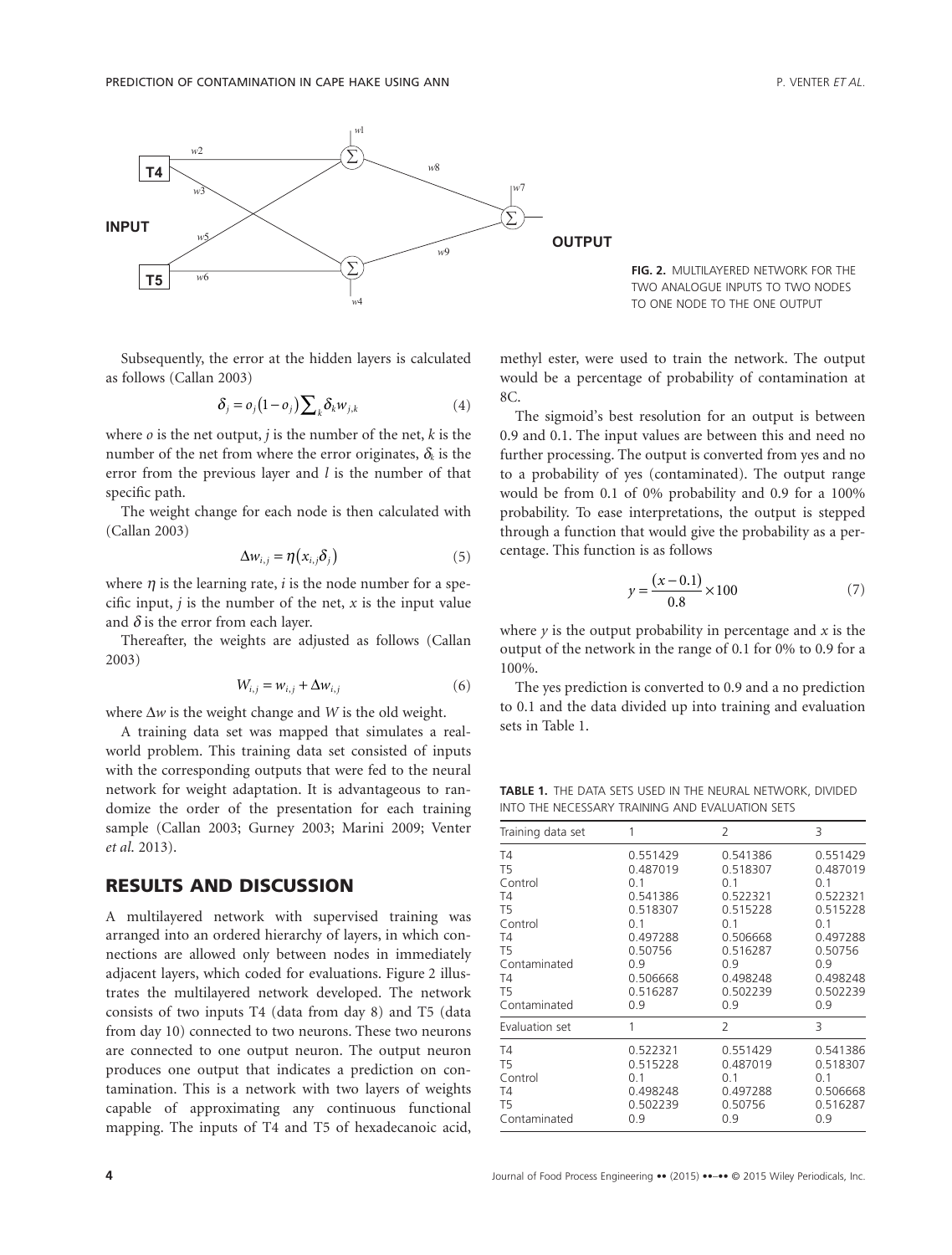**TABLE 2.** SIX EXAMPLES OF EACH SAMPLE (T4 AND T5) WITHIN EACH TRAINING DATA SET (1, 2 AND 3) PLUS NOISE AFTER THE NEURAL NETWORK WAS TAUGHT FOR 500,000 CYCLES AT A RATE OF 0.5, INCLUDING THE EVALUATION DATA SET AND THE RESULTS

| Training data set 1                                                                      | First sample     | Control    | Second sample              | Control      | Third sample     | Contaminated       | Fourth sample    | Contaminated |
|------------------------------------------------------------------------------------------|------------------|------------|----------------------------|--------------|------------------|--------------------|------------------|--------------|
| Τ4<br>T5<br>Six examples of input values from each set plus random ±20% noise            | 0.5514<br>0.4870 | 0.1        | 0.5414<br>0.5183           | 0.1          | 0.4973<br>0.5076 | 0.9                | 0.5067<br>0.5163 | 0.9          |
|                                                                                          |                  |            |                            |              |                  |                    |                  |              |
| Input/output                                                                             | First set        | Output     | Second set                 | Output       | Third set        | Output             | Fourth set       | Output       |
| T4<br>T5                                                                                 | 0.4741<br>0.4187 | $-11.9581$ | 0.4806<br>0.4601           | 2.2766       | 0.4330<br>0.4419 | 97.8478            | 0.4582<br>0.4669 | 97.1088      |
| T4                                                                                       | 0.5758           | $-12.1758$ | 0.4451                     | 4.4470       | 0.4219           | 97.4932            | 0.5741           | 99.6816      |
| T5<br>T4                                                                                 | 0.5085<br>0.6222 | $-12.2235$ | 0.4261<br>0.4529           | 3.9397       | 0.4306<br>0.4490 | 98.3333            | 0.5850<br>0.4627 | 97.2353      |
| T <sub>5</sub>                                                                           | 0.5495           |            | 0.4336                     |              | 0.4583           |                    | 0.4715           |              |
| T4<br>T5                                                                                 | 0.5132<br>0.4533 | $-12.0681$ | 0.6106<br>0.5846           | $-3.1895$    | 0.4152<br>0.4237 | 97.2726            | 0.4086<br>0.4163 | 95.5912      |
| T4                                                                                       | 0.5801           | $-12.1811$ | 0.5288                     | $-0.1423$    | 0.4618           | 98.7015            | 0.4882           | 97.9036      |
| T <sub>5</sub><br>T4                                                                     | 0.5123<br>0.4730 | $-11.9545$ | 0.5063<br>0.4627           | 3.3266       | 0.4713<br>0.4470 | 98.2759            | 0.4975<br>0.5188 | 98.6195      |
| T5                                                                                       | 0.4178           |            | 0.4429                     |              | 0.4563           |                    | 0.5286           |              |
| Evaluation data set 1                                                                    |                  |            |                            | Status       |                  | Trained net output |                  | Prediction   |
| T4                                                                                       | First set        |            | 0.5223                     | Control      |                  | 40.3814            |                  | ✓            |
| T5<br>Τ4<br>T <sub>5</sub>                                                               | Second set       |            | 0.5152<br>0.4982<br>0.5022 | Contaminated |                  | 84.4114            |                  | ✓            |
| Training data set 2                                                                      | First sample     | Control    | Second sample              | Control      | Third sample     | Contaminated       | Fourth sample    | Contaminated |
| T4                                                                                       | 0.5414           | 0.1        | 0.5223                     | 0.1          | 0.5067           | 0.9                | 0.49825          | 0.9          |
| T <sub>5</sub>                                                                           | 0.5183           |            | 0.5152                     |              | 0.5163           |                    | 0.50224          |              |
| Six examples of input values from each set plus random $\pm$ 20% noise                   |                  |            |                            |              |                  |                    |                  |              |
| Input/output                                                                             | First set        | Output     | Second set                 | Output       | Third set        | Output             | Fourth set       | Output       |
| T4<br>T5                                                                                 | 0.5880<br>0.5630 | $-12.4453$ | 0.5880<br>0.5630           | 3.4874       | 0.4523<br>0.4609 | 109.2513           | 0.5127<br>0.5168 | 98.9813      |
| T4                                                                                       | 0.4518           | $-12.2487$ | 0.4518                     | 6.3607       | 0.4286           | 108.7255           | 0.5707           | 101.2974     |
| T5<br>T4                                                                                 | 0.4325<br>0.4601 | $-12.2727$ | 0.4325<br>0.4601           | 3.1107       | 0.4367<br>0.5796 | 110.9931           | 0.5753<br>0.5700 | 101.2706     |
| T <sub>5</sub>                                                                           | 0.4404           |            | 0.4404                     |              | 0.5906           |                    | 0.5746           |              |
| T4                                                                                       | 0.6109           | $-12.4566$ | 0.6109                     | 5.8861       | 0.5839           | 111.0299           | 0.4045           | 93.7142      |
| T5<br>T4                                                                                 | 0.5848<br>0.5103 | $-12.3735$ | 0.5848<br>0.5103           | 4.4205       | 0.5950<br>0.4228 | 108.5856           | 0.4078<br>0.5978 | 102.2628     |
| T5                                                                                       | 0.4885           |            | 0.4885                     |              | 0.4309           |                    | 0.6026           |              |
| Τ4<br>T5                                                                                 | 0.5077<br>0.4860 | $-12.3697$ | 0.5077<br>0.4860           | 8.1403       | 0.5251<br>0.5351 | 110.4236           | 0.4535<br>0.4571 | 96.2505      |
| Evaluation data set 2                                                                    |                  |            |                            | Status       |                  | Trained net output |                  | Prediction   |
| T <sub>4</sub>                                                                           | First set        |            | 0.5514                     | Control      |                  | $-12.5000$         |                  | ✓            |
| T5<br>Τ4                                                                                 | Second set       |            | 0.4870<br>0.4973           | Contaminated |                  | 110.6229           |                  | ✓            |
| T5                                                                                       |                  |            | 0.5076                     |              |                  |                    |                  |              |
| Training data set 3                                                                      | First sample     | Control    | Second sample              | Control      | Third sample     | Contaminated       | Fourth sample    | Contaminated |
| T4                                                                                       | 0.5514           | 0.1        | 0.5223                     | 0.1          | 0.4973           | 0.9                | 0.49825          | 0.9          |
| T <sub>5</sub><br>Six examples of input values from each set plus random $\pm$ 20% noise | 0.4870           |            | 0.5152                     |              | 0.5076           |                    | 0.50224          |              |
| Input/output                                                                             | First set        | Output     | Second set                 | Output       | Third set        | Output             | Fourth set       | Output       |
| T4                                                                                       | 0.5056           | $-12.5000$ | 0.4212                     | 2.9666       | 0.5103           | 109.9299           | 0.5842           | 97.2802      |
| T5<br>T4                                                                                 | 0.4465<br>0.4518 | $-12.5000$ | 0.4154                     | $-1.1512$    | 0.5208<br>0.4797 | 109.3321           | 0.5889<br>0.4067 | 86.0592      |
| T <sub>5</sub>                                                                           | 0.3990           |            | 0.5223<br>0.5152           |              | 0.4896           |                    | 0.4100           |              |
| T <sub>4</sub>                                                                           | 0.5899           | $-12.5000$ | 0.5325                     | $-1.4766$    | 0.4601           | 108.8758           | 0.4556           | 89.5618      |
| T5<br>T4                                                                                 | 0.5210<br>0.6604 | $-12.5000$ | 0.5253<br>0.5657           | $-2.4413$    | 0.4696<br>0.3999 | 106.9862           | 0.4592<br>0.4235 | 87.2979      |
| T5                                                                                       | 0.5833           |            | 0.5580                     |              | 0.4082           |                    | 0.4269           |              |
| T <sub>4</sub><br>T5                                                                     | 0.6418<br>0.5669 | $-12.5000$ | 0.5614<br>0.5538           | $-2.3239$    | 0.5718<br>0.5837 | 110.7972           | 0.4980<br>0.5020 | 92.3508      |
| T4                                                                                       | 0.6433           | $-12.5000$ | 0.4262                     | 2.7193       | 0.4483           | 108.5647           | 0.4052           | 85.9470      |
| T5                                                                                       | 0.5682           |            | 0.4204                     |              | 0.4575           |                    | 0.4084           |              |
| Evaluation data set 3                                                                    |                  |            |                            | Status       |                  | Trained net output |                  | Prediction   |
| T4                                                                                       | First set        |            | 0.5414                     | Control      |                  | $-12.4513$         |                  | ✓            |
| T5<br>T4<br>T5                                                                           | Second set       |            | 0.5183<br>0.5067<br>0.5163 | Contaminated |                  | 109.0538           |                  | ✓            |

Journal of Food Process Engineering **••** (2015) ••–•• © 2015 Wiley Periodicals, Inc. **5**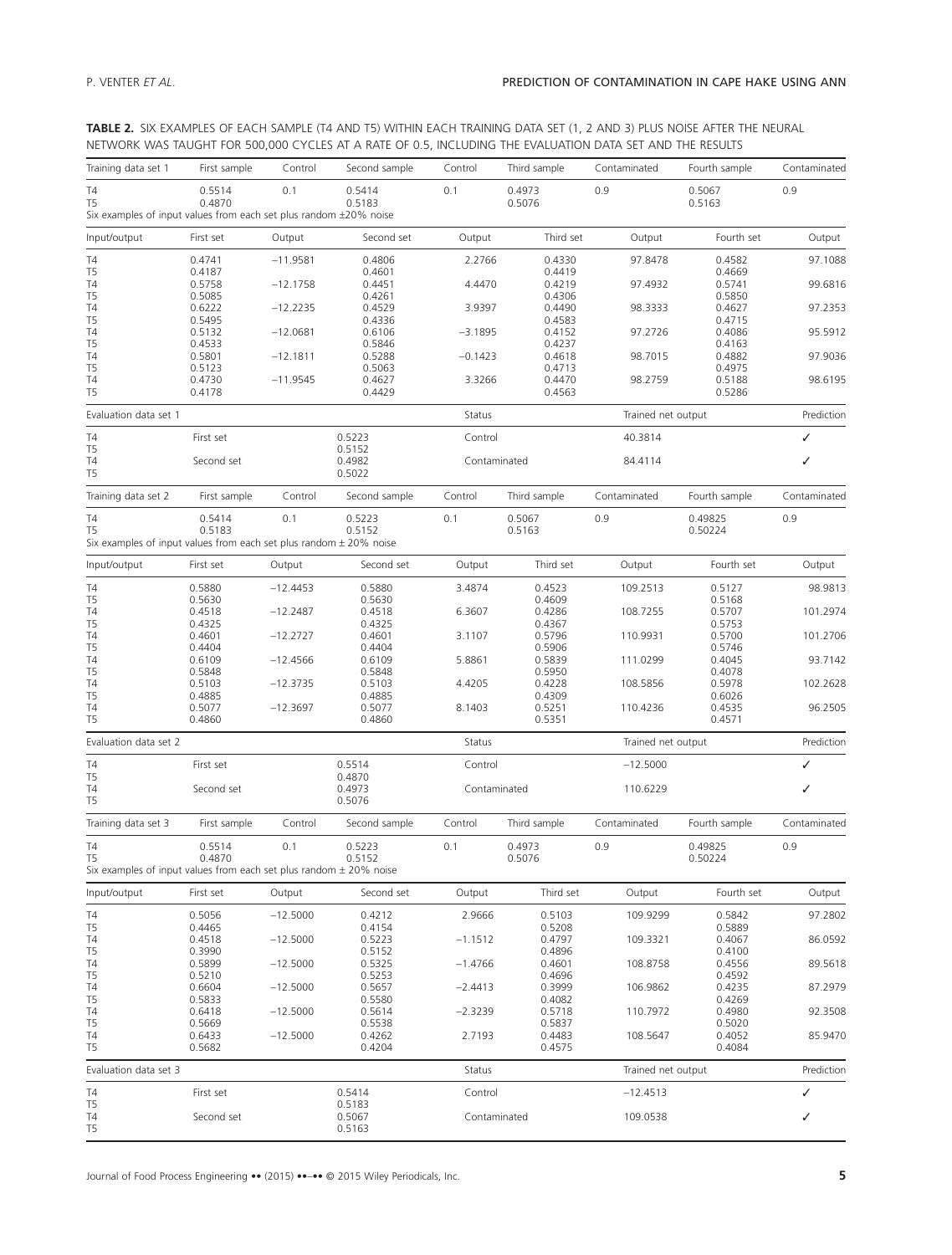There are only two examples of contaminated and two examples of not contaminated in a training set. This is not enough to effectively teach the neural network. To expand this, random noise of up to approximately 20% was added to the data set at each learning cycle. Artificially extending the data set would provide a larger training set as well as a model with more robust generalization properties (Swingler 2001).

A training cycle would be as follows

- Read randomly in a sample from the training set (T4, T5 and the corresponding output).
- Add random noise of up to ±20 % to T4 and T5.
- Compare the network output with the required output to calculate the error and adjust the weights.
- Start again

The training cycle is performed until acceptable results are produced. The evaluation is fed in to evaluate (it was never part of the training set) and the neural network is evaluated. The neural network is evaluated on the learning set plus noise including the evaluation set. The network is trained with a training set that will consist of T4, T5 with their corresponding outputs. This is randomized and the noise is added (Table 2).

Because the random noise is added, it is not possible to over-train the network, whereas 500,000 training cycles at a learning rate of 0.5 would be a sufficient training. Training took 232 s on an Intel Pentium (Intel, Santa Clara, CA, USA) 4 Central Processing Unit (CPU) 3.40 GHz, 2.87 GB Ram.

The ANN model was able to predict correctly whether the fillets were contaminated or not (control) after all three training sets during the evaluation set. Even on the first set, where the prediction was high (40%), it was still under the 50% split, suggesting the control fillet, which is correct.

## **CONCLUSION**

This study confirms the possibility to use a selected fatty acid, e.g., hexadecanoic acid in an ANN model to effectively predict whether a fillet has been exposed to contamination. The neural network created, trained and tested during this study ensured an objective and reliable prediction of the Cape hake fillets under given conditions. The model supports the development of an alternative quality control measures for retailers and buyers of fish and other foods that contain fatty acids such as hexadecanoic acid. This would contribute in providing food with a higher level of safety to consumers and to improve the due diligence that a supplier has to prove in their food safety management systems. However, the ANN presented in this paper is less suitable for endpoint sampling, as growth was followed over 10 days. A network designed to incorporate more than one biological indicator in addition to chemical indicators should, therefore, be considered.

# **ACKNOWLEDGMENTS**

The Central University of Technology, Free State (through its Innovation Fund) and especially the National Research Foundation (NRF) are hereby gratefully acknowledged for research funding. Opinions expressed and conclusions arrived at are those of the author and not necessarily to be attributed to the NRF. The authors have no conflict of interest to declare.

#### **REFERENCES**

- ACKMAN, R.G. 1989. Nutritional composition of fats in seafoods. Prog. Food Nutr. Sci. *13*, 161–241.
- AUBOURG, S.P. 1999. Lipid damage detection during the frozen storage of an underutilized fish species. Food Res. Int. *32*, 497–502.
- BAIXAS-NOGUERAS, S., BOVER-CID, S., VECIANA-NOUGUES, T. and VIDAL-CAROU, M.C. 2002. Chemical and sensory changes in Mediterranean hake (*Merluccius merluccius*) under refrigeration (6–8 degrees C) and stored in ice. J. Agric. Food Chem. *50*, 6504–6510.

BAIXAS-NOGUERAS, S., BOVER-CID, S., VECIANA-NOUGUES, T. and VIDAL-CAROU, M.C. 2003. Development of a quality index method to evaluate freshness in Mediterranean hake (*Merluccius merluccius*). J. Food Sci. *68*, 1067–1071.

- BARASSI, C.A., PÉCORA, R.P., ROLDÁN, H. and TRUCCO, R.E. 1987. Total, non-volatile free fatty acids as a freshness index for hake (*Merluccius hubbsi*) stored in ice. J. Sci. Food Agric. *38*, 373–377.
- BASHEER, I.A. and HAJMEER, M. 2000. Artificial neural networks: Fundamentals, computing, design, and application. J. Microbiol. Methods *43*, 3–31.
- BERTONE, S., GIACOMINI, M., RUGGIERO, C., PICCAROLO, C. and CALEGARI, L. 1996. Automated systems for identification of heterotrophic marine bacteria on the basis of their fatty acid composition. Appl. Environ. Microbiol. *62*, 2122–2132.
- BUTTE, W. 1983. Rapid method for the determination of fatty acid profiles from fats and oils using trimethylsulphonium hydroxide for transesterification. J. Chromatogr. *261*, 142–145.
- CALLAN, R. 2003. *Artificial Intelligence*, MacMillan Publishers, Basingstoke.
- CHAUVIN, Y. and RUMELHART, D.E. 1995. *Backpropagation, Theory, Architectures, and Applications*, Lawrence Erlbaum Associates, Philadelphia.
- FOLSCH, J., LEES, M. and SLOANE STANLEY, G.H. 1957. A simple method for the isolation and purification of total lipids from animal tissue. J. Biol. Chem. *226*, 487–509.